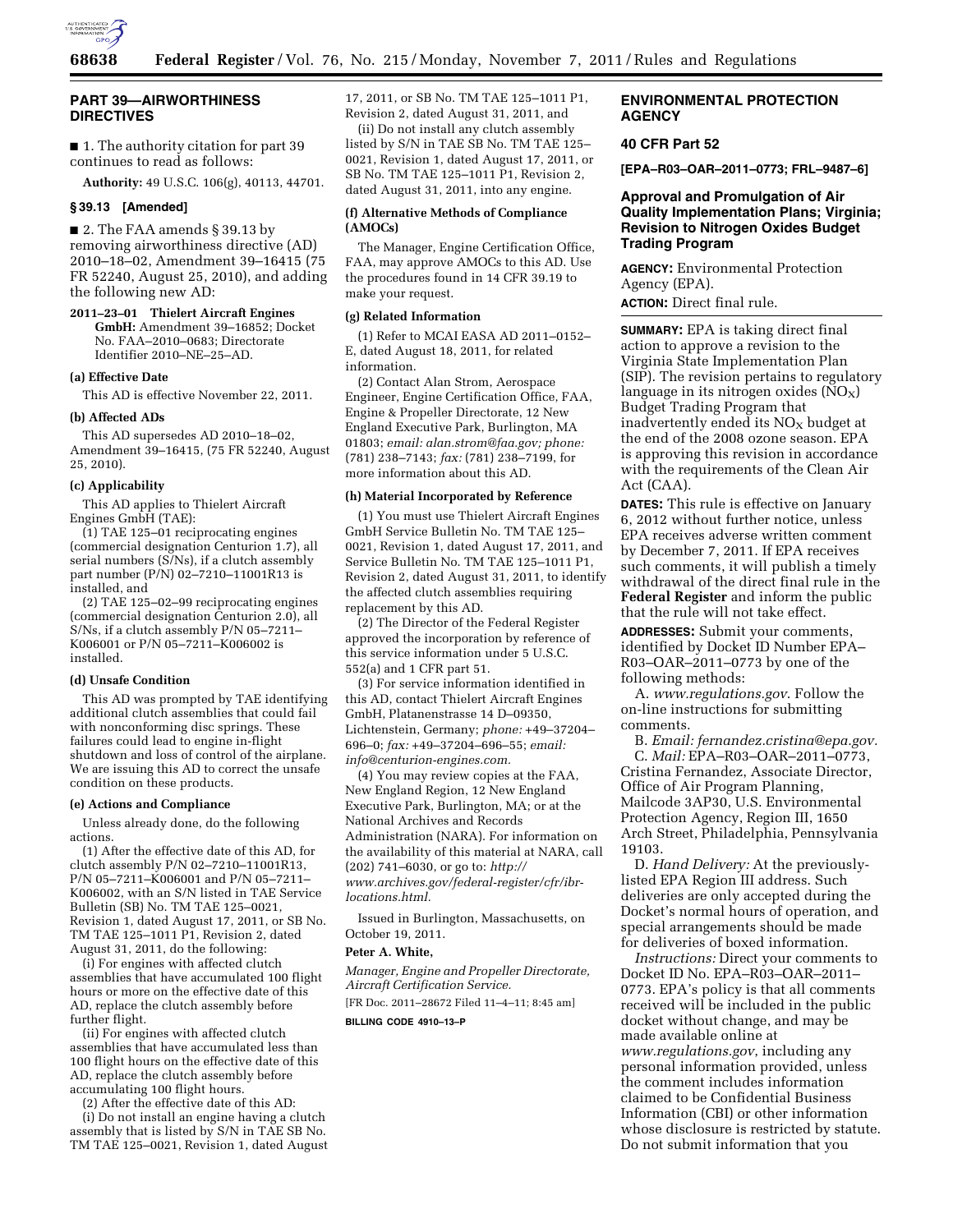consider to be CBI or otherwise protected through *[www.regulations.gov](http://www.regulations.gov)*  or e-mail. The *[www.regulations.gov](http://www.regulations.gov)* Web site is an ''anonymous access'' system, which means EPA will not know your identity or contact information unless you provide it in the body of your comment. If you send an email comment directly to EPA without going through *[www.regulations.gov,](http://www.regulations.gov)* your email address will be automatically captured and included as part of the comment that is placed in the public docket and made available on the Internet. If you submit an electronic comment, EPA recommends that you include your name and other contact information in the body of your comment and with any disk or CD-ROM you submit. If EPA cannot read your comment due to technical difficulties and cannot contact you for clarification, EPA may not be able to consider your comment. Electronic files should avoid the use of special characters, any form of encryption, and be free of any defects or viruses.

*Docket:* All documents in the electronic docket are listed in the *[www.regulations.gov](http://www.regulations.gov)* index. Although listed in the index, some information is not publicly available, i.e., CBI or other information whose disclosure is restricted by statute. Certain other material, such as copyrighted material, is not placed on the Internet and will be publicly available only in hard copy form. Publicly available docket materials are available either electronically in *[www.regulations.gov](http://www.regulations.gov)* or in hard copy during normal business hours at the Air Protection Division, U.S. Environmental Protection Agency, Region III, 1650 Arch Street, Philadelphia, Pennsylvania 19103. Copies of the State submittal are available at the Virginia Department of Environmental Quality, 629 East Main Street, Richmond, Virginia 23219.

# **FOR FURTHER INFORMATION CONTACT:**  Marilyn Powers, (215) 814–2308, or by email at *[powers.marilyn@epa.gov.](mailto:powers.marilyn@epa.gov)*  **SUPPLEMENTARY INFORMATION:**

# **I. Background**

Throughout this document, whenever "we," "us," or "our" is used, we mean EPA. On September 27, 2010, the Commonwealth of Virginia Department of Environmental Quality (VADEQ) submitted a formal revision to its State Implementation Plan (SIP).

The SIP revision pertains to the  $NO<sub>x</sub>$ budget established in Virginia regulation 9VAC5 Chapter 140 Part I  $NO<sub>x</sub>$  Budget Trading Program), which was adopted by the Commonwealth and approved into its SIP to meet the

requirements of the  $NO<sub>x</sub>$  SIP Call. Virginia determined that regulatory language inadvertently ended the State budget at the end of the 2008 ozone season. Because the  $NO<sub>x</sub>$  SIP Call requirements continue to apply to the affected states, revision of the applicable end date in regulation 9VAC5 Chapter 140, Part I is required in order for the budget to apply to ozone season 2009 and beyond. It should be noted that Virginia has continued to comply with the requirements of the  $NO<sub>X</sub>$  SIP Call through its approved Clean Air Interstate Rule (CAIR)  $NO<sub>X</sub> Ozone$ Season Trading Program at 9VAC5 Chapter 140, Part III. As explained in the preamble for CAIR (70 FR 25162, May 12, 2005), states could meet the requirements of the  $NO<sub>x</sub>$  SIP Call by achieving all of the emissions reductions required under CAIR from electric generating units (EGUs) by participating in the CAIR Ozone Season  $NO<sub>x</sub>$  Trading Program, and by bringing its non-EGUs that were participating in the  $NO<sub>X</sub>$  SIP Call Budget Trading Program into the CAIR Ozone Season  $NO<sub>x</sub>$  Trading Program using the same non-EGU budget and applicability requirements that were in their  $NO<sub>x</sub>$  SIP Call Budget Trading Program. Virginia chose to implement its CAIR ozone season  $NO<sub>x</sub>$  obligations by participating in the CAIR Ozone Season  $NO<sub>x</sub>$  Trading Program and brought their non-EGUs into this program, which was approved into the Virginia SIP on December 28, 2007 (72 FR 73602).

## **II. Summary of SIP Revision**

On September 27, 2010, VADEQ submitted a SIP revision that extends the  $NO<sub>X</sub>$  SIP Call budget beyond the 2008 ozone season. The SIP revision consists of amendments to sections 5– 140–900, 5–140–920, and 5–140–930 that extend the EGU  $NO<sub>X</sub>$  budget of 17,091 tons and the non-EGU budget of 4,104 tons to the 2009 ozone season and each ozone season thereafter.

## **III. General Information Pertaining to SIP Submittals From the Commonwealth of Virginia**

In 1995, Virginia adopted legislation that provides, subject to certain conditions, for an environmental assessment (audit) ''privilege'' for voluntary compliance evaluations performed by a regulated entity. The legislation further addresses the relative burden of proof for parties either asserting the privilege or seeking disclosure of documents for which the privilege is claimed. Virginia's legislation also provides, subject to certain conditions, for a penalty waiver for violations of environmental laws

when a regulated entity discovers such violations pursuant to a voluntary compliance evaluation and voluntarily discloses such violations to the Commonwealth and takes prompt and appropriate measures to remedy the violations. Virginia's Voluntary Environmental Assessment Privilege Law, Va. Code Sec. 10.1–1198, provides a privilege that protects from disclosure documents and information about the content of those documents that are the product of a voluntary environmental assessment. The Privilege Law does not extend to documents or information (1) that are generated or developed before the commencement of a voluntary environmental assessment; (2) that are prepared independently of the assessment process; (3) that demonstrate a clear, imminent and substantial danger to the public health or environment; or (4) that are required by law.

On January 12, 1998, the Commonwealth of Virginia Office of the Attorney General provided a legal opinion that states that the Privilege Law, Va. Code Sec. 10.1–1198, precludes granting a privilege to documents and information ''required by law,'' including documents and information ''required by Federal law to maintain program delegation, authorization or approval,'' since Virginia must ''enforce Federally authorized environmental programs in a manner that is no less stringent than their Federal counterparts. \* \* \*'' The opinion concludes that ''[r]egarding § 10.1–1198, therefore, documents or other information needed for civil or criminal enforcement under one of these programs could not be privileged because such documents and information are essential to pursuing enforcement in a manner required by Federal law to maintain program delegation, authorization or approval.'' Virginia's Immunity law, Va. Code Sec. 10.1–1199, provides that ''[t]o the extent consistent with requirements imposed by Federal law,'' any person making a voluntary disclosure of information to a state agency regarding a violation of an environmental statute, regulation, permit, or administrative order is granted immunity from administrative or civil penalty. The Attorney General's January 12, 1998 opinion states that the quoted language renders this statute inapplicable to enforcement of any Federally authorized programs, since ''no immunity could be afforded from administrative, civil, or criminal penalties because granting such immunity would not be consistent with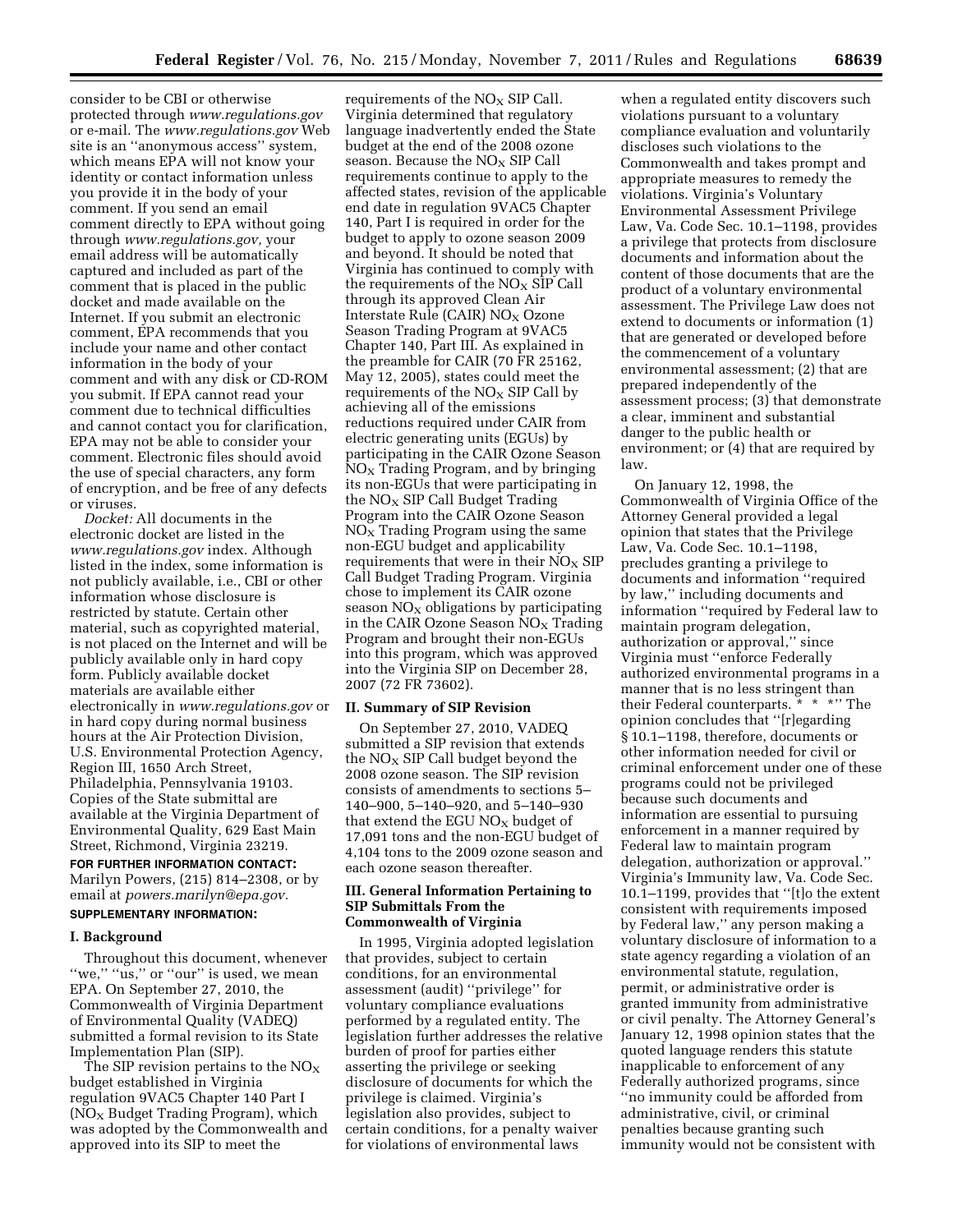Federal law, which is one of the criteria for immunity.''

Therefore, EPA has determined that Virginia's Privilege and Immunity statutes will not preclude the Commonwealth from enforcing its program consistent with the Federal requirements. In any event, because EPA has also determined that a state audit privilege and immunity law can affect only state enforcement and cannot have any impact on Federal enforcement authorities, EPA may at any time invoke its authority under the CAA, including, for example, sections 113, 167, 205, 211 or 213, to enforce the requirements or prohibitions of the state plan, independently of any state enforcement effort. In addition, citizen enforcement under section 304 of the CAA is likewise unaffected by this, or any, state audit privilege or immunity law.

# **IV. Final Action**

EPA is approving the SIP revision submitted by VADEQ on September 27, 2009 that extends the  $NO<sub>x</sub>$  SIP Call budget beyond the 2008 ozone season. EPA is publishing this rule without prior proposal because the Agency views this as a noncontroversial amendment and anticipates no adverse comment. However, in the ''Proposed Rules'' section of today's **Federal Register**, EPA is publishing a separate document that will serve as the proposal to approve the SIP revision if adverse comments are filed. This rule will be effective on January 6, 2012 without further notice unless EPA receives adverse comment by December 7, 2011. If EPA receives adverse comment, EPA will publish a timely withdrawal in the **Federal Register** informing the public that the rule will not take effect. EPA will address all public comments in a subsequent final rule based on the proposed rule. EPA will not institute a second comment period on this action. Any parties interested in commenting must do so at this time. Please note that if EPA receives adverse comment on an amendment, paragraph, or section of this rule and if that provision may be severed from the remainder of the rule, EPA may adopt as final those provisions of the rule that are not the subject of an adverse comment.

# **V. Statutory and Executive Order Reviews**

## *A. General Requirements*

Under the CAA, the Administrator is required to approve a SIP submission that complies with the provisions of the CAA and applicable Federal regulations. 42 U.S.C. 7410(k); 40 CFR 52.02(a).

Thus, in reviewing SIP submissions, EPA's role is to approve state choices, provided that they meet the criteria of the CAA. Accordingly, this action merely approves state law as meeting Federal requirements and does not impose additional requirements beyond those imposed by state law. For that reason, this action:

• Is not a ''significant regulatory action'' subject to review by the Office of Management and Budget under Executive Order 12866 (58 FR 51735, October 4, 1993);

• Does not impose an information collection burden under the provisions of the Paperwork Reduction Act (44 U.S.C. 3501 *et seq.*);

• Is certified as not having a significant economic impact on a substantial number of small entities under the Regulatory Flexibility Act (5 U.S.C. 601 *et seq.*);

• Does not contain any unfunded mandate or significantly or uniquely affect small governments, as described in the Unfunded Mandates Reform Act of 1995 (Pub. L. 104–4);

• Does not have Federalism implications as specified in Executive Order 13132 (64 FR 43255, August 10, 1999);

• Is not an economically significant regulatory action based on health or safety risks subject to Executive Order 13045 (62 FR 19885, April 23, 1997);

• Is not a significant regulatory action subject to Executive Order 13211 (66 FR 28355, May 22, 2001);

• Is not subject to requirements of Section 12(d) of the National Technology Transfer and Advancement Act of 1995 (15 U.S.C. 272 note) because application of those requirements would be inconsistent with the CAA; and

• Does not provide EPA with the discretionary authority to address, as appropriate, disproportionate human health or environmental effects, using practicable and legally permissible methods, under Executive Order 12898 (59 FR 7629, February 16, 1994).

In addition, this rule does not have tribal implications as specified by Executive Order 13175 (65 FR 67249, November 9, 2000), because the SIP is not approved to apply in Indian country located in the state, and EPA notes that it will not impose substantial direct costs on tribal governments or preempt tribal law.

## *B. Submission to Congress and the Comptroller General*

The Congressional Review Act, 5 U.S.C. 801 *et seq.*, as added by the Small Business Regulatory Enforcement Fairness Act of 1996, generally provides that before a rule may take effect, the

agency promulgating the rule must submit a rule report, which includes a copy of the rule, to each House of the Congress and to the Comptroller General of the United States. EPA will submit a report containing this action and other required information to the U.S. Senate, the U.S. House of Representatives, and the Comptroller General of the United States prior to publication of the rule in the **Federal Register**. A major rule cannot take effect until 60 days after it is published in the **Federal Register**. This action is not a ''major rule'' as defined by 5 U.S.C. 804(2).

## *C. Petitions for Judicial Review*

Under section 307(b)(1) of the CAA, petitions for judicial review of this action must be filed in the United States Court of Appeals for the appropriate circuit by January 6, 2012. Filing a petition for reconsideration by the Administrator of this final rule does not affect the finality of this action for the purposes of judicial review nor does it extend the time within which a petition for judicial review may be filed, and shall not postpone the effectiveness of such rule or action. Parties with objections to this direct final rule are encouraged to file a comment in response to the parallel notice of proposed rulemaking for this action published in the proposed rules section of today's **Federal Register**, rather than file an immediate petition for judicial review of this direct final rule, so that EPA can withdraw this direct final rule and address the comment in the proposed rulemaking. This action to extend Virginia's budget under the  $NO<sub>x</sub>$ SIP Call may not be challenged later in proceedings to enforce its requirements. (See section 307(b)(2).)

## **List of Subjects in 40 CFR Part 52**

Environmental protection, Air pollution control, Incorporation by reference, Nitrogen dioxide, Ozone, Sulfur oxides.

Dated: October 25, 2011.

**W.C. Early,** 

*Acting Regional Administrator, Region III.*  40 CFR Part 52 is amended as follows:

# **PART 52—[AMENDED]**

■ 1. The authority citation for 40 CFR part 52 continues to read as follows:

**Authority:** 42 U.S.C. 7401 *et seq.* 

## **Subpart VV—Virginia**

■ 2. In § 52.2420, the table in paragraph (c) is amended by revising the entries for Sections 5–140–900, 5–140–920, and 5–140–930 to read as follows: